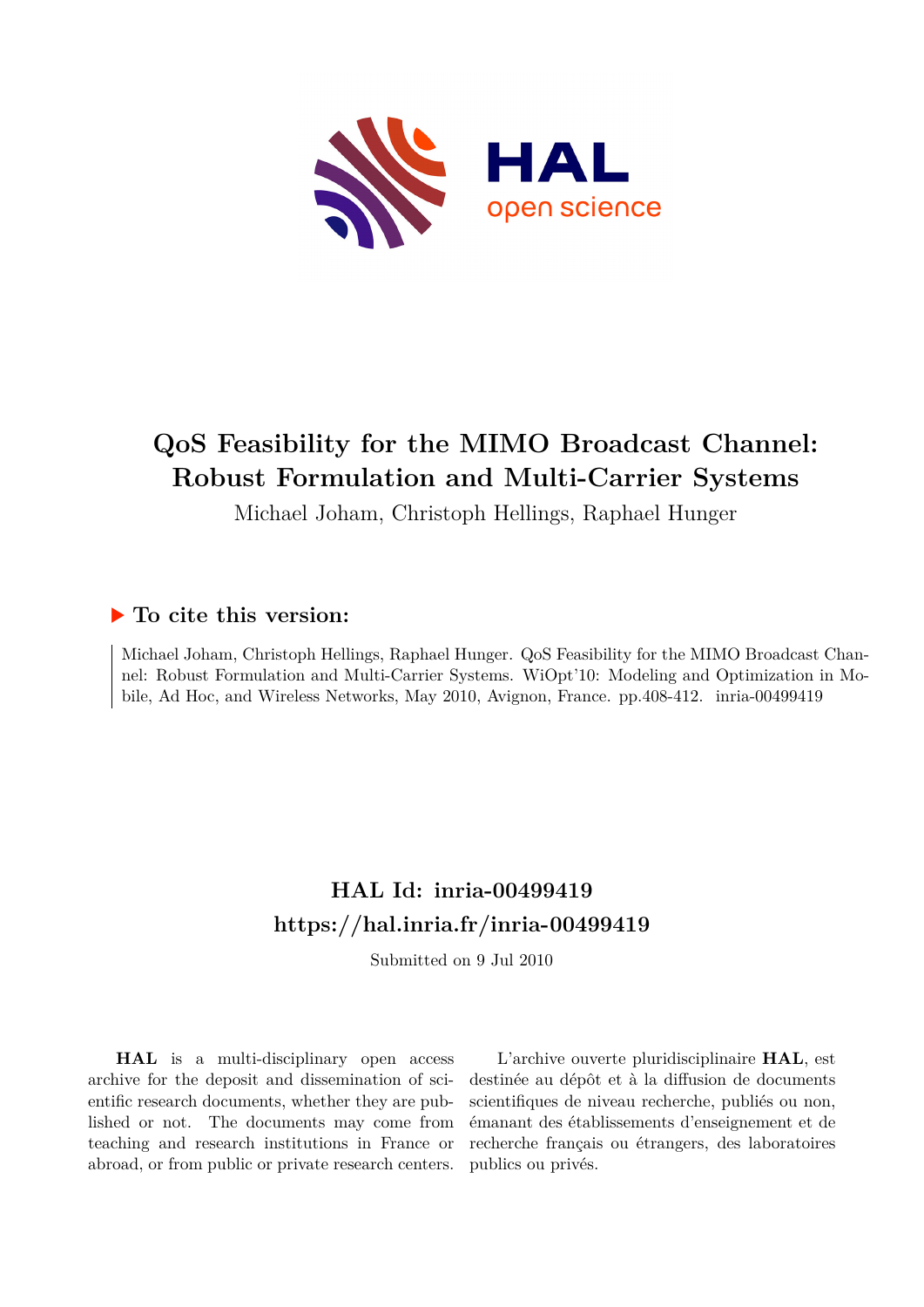# QoS Feasibility for the MIMO Broadcast Channel: Robust Formulation and Multi-Carrier Systems

Michael Joham, Christoph Hellings, and Raphael Hunger

Associate Institute for Signal Processing, Technische Universität München, 80290 Munich, Germany Telephone: +49 89 289-28510, Fax: +49 89 289-28504, Email: {joham,hellings,hunger}@tum.de

*Abstract***—Based on recent results for the multiple-input multiple-output (MIMO) broadcast channel (BC), the feasibility of the quality of service (QoS) requirements of multi-carrier systems is investigated. Allowing for a precoding operation with arbitrary structure, the feasibility test for multi-carrier systems is analogous to that for MIMO systems with linear transceivers. However, if the precoder is restricted to be applied separately to the different carriers, additional conditions must be fulfilled for feasibility. After stating these conditions, we propose a simple test which is sufficient, but not necessary for feasibility. For a robust QoS formulation that is appropriate for erroneous channel state information, the feasibility results for the MIMO BC can be reused as long as all possible channel realizations fulfill a regularity condition.**

#### I. INTRODUCTION

When trying to satisfy the needs of the receivers with the least effort, the appropriate problem formulation is the QoS optimization, where the transmit power is minimized under the constraint that at least the required data rates are given to the users. Such a QoS formulation was considered in [1], [2], [3], [4], [5], [6], [7], [8] for example. Although the QoS optimization is interesting from an operator's point of view, one of its drawbacks is that it might be infeasible for linear transceivers, i.e., no solution might exist, if the requirements are too high.

If the number of degrees of freedom at the transmitter, e.g., the number of transmit antennas for single-carrier systems, is larger than or equal to the number of users and the channels fulfill a regularity condition, it is possible to invert the system by a zero-forcing precoder. The QoS requirements can then be fulfilled via power allocation. Thus, the possibility of infeasibility arises only, when the number of degrees of freedom at the transmitter in the MIMO BC is smaller than the number of users.

In [9], the feasibility region for the vector BC with linear transceivers was given. Based on this result, it was possible to identify the structure of the feasibility region together with feasibility conditions also for the MIMO BC in [10].

In this paper, we generalize the results of [10] on feasibility to multi-carrier systems and discuss feasibility for the robust QoS optimization, where the channel is known up to an uncertainty.

#### II. SYSTEM MODEL AND PROBLEM FORMULATION

In the MIMO BC, the transmitted signal  $y \in \mathbb{C}^N$  is formed by the superposition of the precoded data signals, i.e.,

$$
\boldsymbol{y} = \sum_{k=1}^K \boldsymbol{P}_k \boldsymbol{s}_k
$$

with the linear precoder  $P_k \in \mathbb{C}^{N \times S_k}$  and the data  $s_k \in \mathbb{C}^{S_k}$ of the k-th of K users comprising  $S_k$  scalar data streams. After the transmission over the channel  $G_k \in \mathbb{C}^{M_k \times N}$  to user k, the received signal is perturbed by the noise  $\eta_k \sim \mathcal{N}_{\mathbb{C}}(0, C_{\eta_k})$ :

$$
\boldsymbol{x}_k = \boldsymbol{G}_k \boldsymbol{y} + \boldsymbol{\eta}_k.
$$

Assuming Gaussian codebooks, i.e.,  $s_k \sim \mathcal{N}_{\mathbb{C}}(0, I)$   $\forall k$ , the resulting data rate for receiver  $k$  reads as

$$
R_k^{\text{BC}} = \log_2 \left| \mathbf{I} + \left( \boldsymbol{C}_{\boldsymbol{\eta}_k} + \sum_{i \neq k} \boldsymbol{G}_k \boldsymbol{P}_i \boldsymbol{P}_i^{\text{H}} \boldsymbol{G}_k^{\text{H}} \right)^{-1} \!\! \boldsymbol{G}_k \boldsymbol{P}_k \boldsymbol{P}_k^{\text{H}} \boldsymbol{G}_k^{\text{H}} \right|.
$$

The goal of ensuring given data rate requirements  $\rho_k \geq 0, \forall k$ , with the least possible transmit power  $P_{\text{tx}}^{\text{BC}} = \sum_{k=1}^{K} ||P_k||_F^2$ leads to the QoS optimization

$$
\min_{P_1,\ldots,P_K} P_{\text{tx}}^{\text{BC}} \qquad \text{s.t.:} \quad R_k^{\text{BC}} \ge \rho_k \quad \forall k \in \{1,\ldots,K\} \quad (1)
$$

where  $\|\bullet\|_F$  denotes the Frobenius norm. Note that the rate  $R_k^{\text{BC}}$  is non-concave in the precoders of the other users  $P_i$ ,  $i \neq k$ . This non-convexity of the constraints also holds, if the transmit power is minimized w.r.t. the covariance matrices  $B_k = P_k P_k^{\text{H}}$ ,  $\forall k$ , instead. Therefore, (1) is difficult to solve in general. Additionally, (1) might have no solution, that is, the constraints might be infeasible. A simple example is the two user scalar BC, where the rate can be expressed as  $R_k^{\text{BC}} = \log_2(1 + \text{SINR}_k)$  with

$$
\text{SINR}_k = \frac{|g_k|^2 |p_k|^2}{c_{\eta_k} + |g_k|^2 |p_{3-k}|^2} \quad k \in \{1, 2\}.
$$

Here,  $g_k$ ,  $p_k$ , and  $c_{\eta_k}$  are the scalar channel, the scalar precoder, and the noise variance for user  $k$ , respectively. For the product of the SINRs, we get

$$
\text{SINR}_1 \text{SINR}_2 = 1 - \frac{c_{\eta_1} c_{\eta_2} + c_{\eta_1} |g_2|^2 |p_1|^2 + c_{\eta_2} |g_1|^2 |p_2|^2}{(c_{\eta_1} + |g_1|^2 |p_2|^2)(c_{\eta_2} + |g_2|^2 |p_1|^2)}.
$$

Denoting the SINR requirements as  $\gamma_k$  with  $\gamma_k = 2^{\rho_k} - 1$ , the result for  $SINR_1SINR_2$  shows that only requirements with  $\gamma_1 \gamma_2 < 1$  are feasible or, equivalently,  $(2^{\rho_1} - 1)(2^{\rho_2} - 1) < 1$ .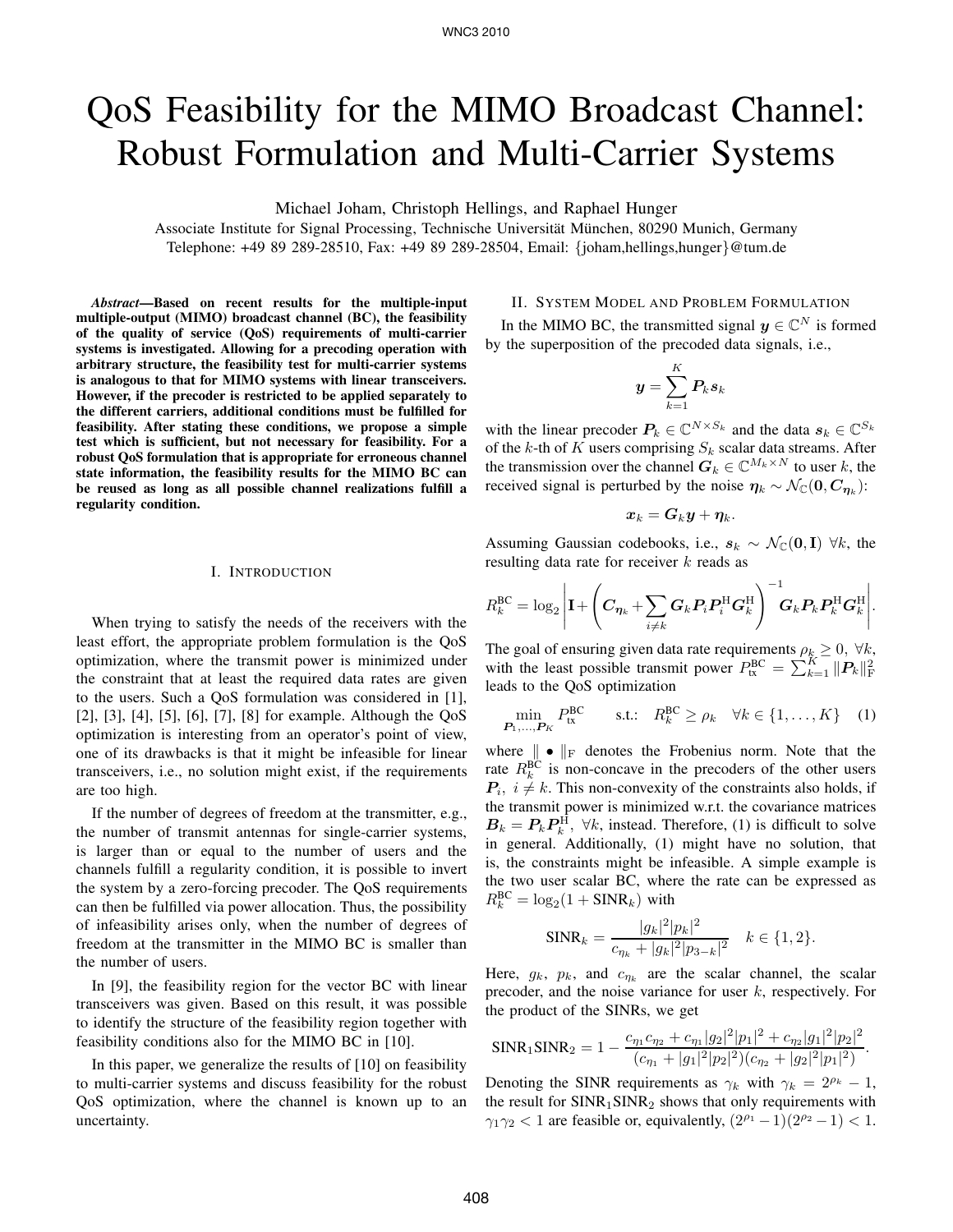Based on the duality between the MIMO BC and the MIMO MAC with linear transceivers [11], the QoS optimization (1) can be reformulated and solved in the dual MIMO MAC, and the resulting MIMO MAC filters can be transformed to MIMO BC filters achieving the same minimal transmit power. Therefore, we concentrate on the MIMO MAC QoS formulation

$$
\min_{\mathbf{T}_1,\ldots,\mathbf{T}_K} P_{\text{tx}} \qquad \text{s.t.:} \quad R_k \ge \rho_k \quad \forall k \in \{1,\ldots,K\} \qquad (2)
$$

with the MIMO MAC data rate of user  $k$ 

$$
R_k = \log_2 \left| \mathbf{I} + \left( \mathbf{I} + \sum_{i \neq k} \mathbf{H}_i \mathbf{T}_i \mathbf{T}_i^{\mathrm{H}} \mathbf{H}_i^{\mathrm{H}} \right)^{-1} \mathbf{H}_k \mathbf{T}_k \mathbf{T}_k^{\mathrm{H}} \mathbf{H}_k^{\mathrm{H}} \right|.
$$

Here, we introduced precoders  $T_k \in \mathbb{C}^{M_k \times S_k}$ , the sum transmit power  $P_{\text{tx}} = \sum_{k=1}^{K} ||\mathbf{T}_k||^2_F$ , and the channels  $\mathbf{H}_k =$  $G_k^{\text{H}} C_{\eta_k}^{\text{H},-1/2}$ ,  $k = 1, \ldots, K$ , in the dual MIMO MAC. The noise in the MIMO MAC is  $n \sim \mathcal{N}_{\mathbb{C}}(0, I)$ .

#### III. PREVIOUS RESULTS

First, we define the required effective degrees of freedom (EDoF) of user  $k$ 

$$
d_k = 1 - 2^{-\rho_k} \tag{3}
$$

which fulfill  $d_k \in [0,1)$  for  $\rho_k \geq 0$ . In [12], the EDoF are called the effective bandwidth. With above definition, the feasibility results of [10] can be formulated as the following theorem.

**Theorem 1.** *The QoS optimization* (2) *has a solution for systems with linear transceivers, if and only if the corresponding EDoF requirements*  $d_1, \ldots, d_K$  *fulfill* 

$$
\sum_{k=1}^K d_k < \text{rank}(\boldsymbol{H})
$$

*and*

$$
\sum_{i \in \mathcal{I}} d_i < \text{rank}(\mathbf{H}_{\mathcal{I}})
$$
\n
$$
\forall \mathcal{I} \subset \{1, \dots, K\} : \quad \text{rank}(\mathbf{H}_{\mathcal{I}}) < \min(|\mathcal{I}|, N)
$$

where  $\boldsymbol{H}_{\mathcal{I}}\in \mathbb{C}^{N\times \sum_{i\in \mathcal{I}}M_i}$  comprises all channels  $\boldsymbol{H}_i$  with  $i \in \mathcal{I}$  *in a block row.* 

This result motivates the name required effective degrees of freedom for  $d_k$ . The system has rank $(H)$  degrees of freedom  $(\text{rank}(\mathbf{H}_{\mathcal{I}}))$  degrees of freedom for the user subset  $\mathcal{I})$  and the requirement for user  $k$  reduces the degrees of freedom available to serve the other users by  $d_k$ .

Restricting to regular channels, i.e.,

$$
\forall \mathcal{I} \subseteq \{1, \ldots, K\} : \quad \text{rank}(\boldsymbol{H}_{\mathcal{I}}) \ge \min(|\mathcal{I}|, N) \qquad (4)
$$

leads to the following corollary.

**Corollary 1.** *For regular channels fulfilling* (4)*, the QoS optimization* (2) *has a solution for linear transceivers, if and only if*

$$
\sum_{k=1}^{K} d_k < N.
$$

Note that the results in Theorem 1 and Corollary 1 are independent of the number of antennas at the users, since only the existence of a solution to the optimization (2) is discussed, as was demonstrated in [10]. In contrast, the optimum of (2) depends on the number of antennas deployed at the user terminals.

#### IV. TIME SHARING

For Theorem 1 and Corollary 1, it is assumed that no time sharing is applied. In the following, we will show that any requirements are feasible, if time sharing is allowed and the number of time slots is arbitrary. However, if the number of time slots has an upper bound, feasibility is not always possible (see Section VI).

If the number of time slots has no limit, a time slot can be allocated to every user such that only user  $k$  is served during the  $k$ -th of the  $K$  time slots. Assuming that the time slots have the same duration for all users, user  $k$  must have a data rate of  $K\rho_k$  in the k-th time slot to fulfill the requirement that the average data rate is  $\rho_k$ . Since only user k uses the channel during time slot k, this data rate can be achieved with finite transmit power. Thus, any requirements are feasible for an unlimited number of time slots. Note, however, that aforementioned strategy to allocate a separate time slot to every user is sufficient to prove feasibility of arbitrary requirements, but is in general suboptimal w.r.t. the needed transmit power.

The considerations of this section also hold for the case of frequency division multiplexing, if the number of subcarriers is not upper bounded.

#### V. ROBUST QOS OPTIMIZATION

In [13], [14], the case of erroneous channel state information is considered. Based on the model that for the channel of user k, a region  $\mathcal{U}_k$  is known in which the channel lies, the requirements can be met for any channel state by the following reformulation of (1) (see [14])

$$
\min_{\mathbf{P}_1,\dots,\mathbf{P}_K} P_{\text{tx}}^{\text{BC}} \quad \text{s.t.: } R_k^{\text{BC}} \ge \rho_k \ \forall \mathbf{G}_k \in \mathcal{U}_k, \ \forall k \in \{1,\dots,K\}. \tag{5}
$$

Equivalently, the requirements are met for all channels in the region  $U_k$ , if they are achieved in the worst case (see [13])

$$
\min_{\boldsymbol{P}_{1},\ldots,\boldsymbol{P}_{K}} P_{tx}^{\text{BC}} \quad \text{s.t.:} \quad \min_{\boldsymbol{G}_{k} \in \mathcal{U}_{k}} R_{k}^{\text{BC}} \geq \rho_{k} \ \forall k \in \{1,\ldots,K\}. \tag{6}
$$

Note that we can conclude from (6) that the solution to (5) and (6) could be obtained, if the worst case channels for the optimal precoder were known, just by substituting these channels into (2).

The test of feasibility for (5) and (6) is difficult in general, since for any combination of  $G_k \in \mathcal{U}_k$   $\forall k$  feasibility must be ensured. However, it is easy to see that (5) is infeasible [and thus, (6)], if there exists at least one combination of  $G_k \in \mathcal{U}_k$   $\forall k$  that are infeasible. Similarly, (6) is feasible [and therefore, (5)], if the requirements are feasible for the worst case channel and, hence, for all channels.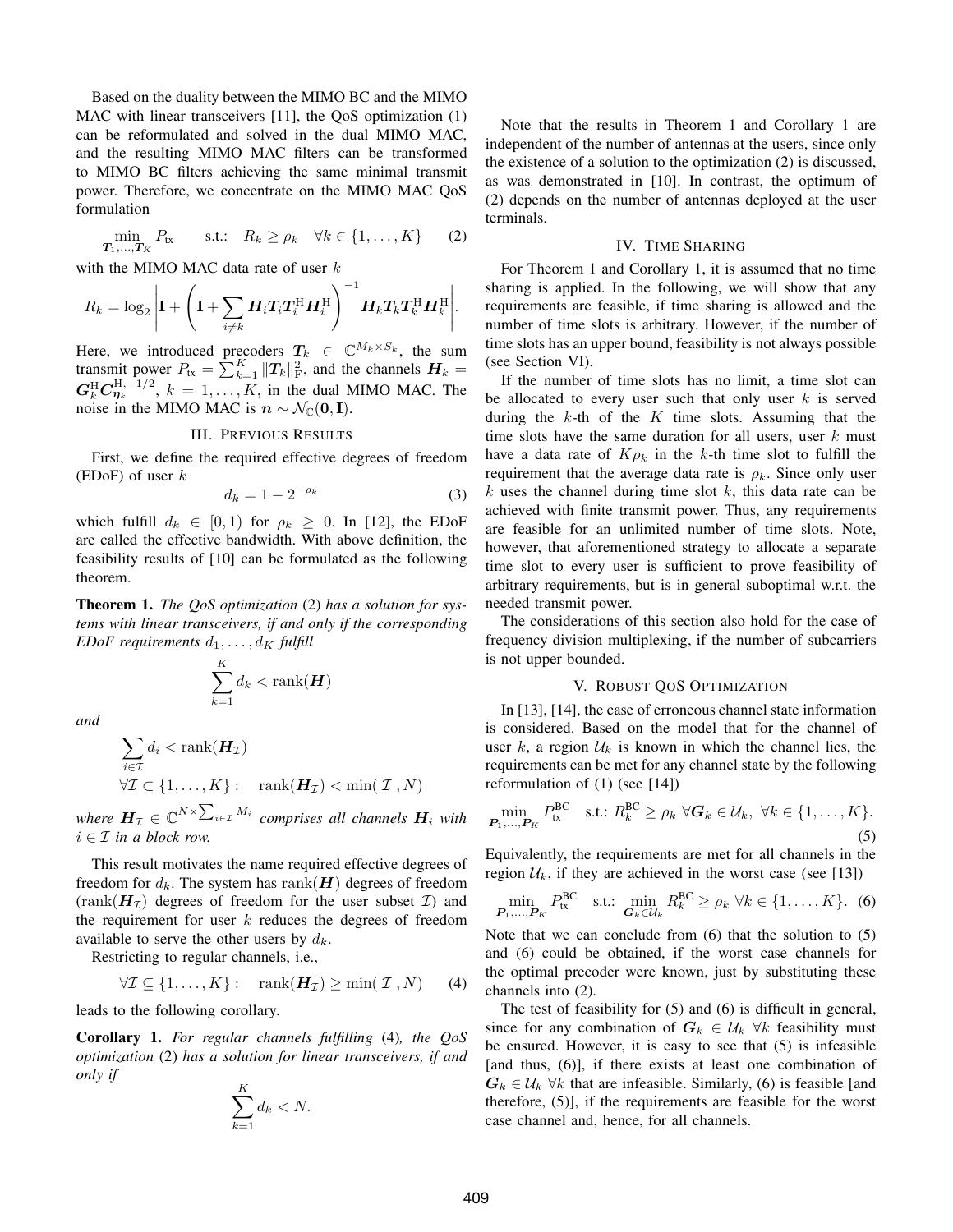These observations lead to following conclusion. Assume that the regions  $U_1, \ldots, U_K$  have the structure such that any combination of the channels  $G_k \in \mathcal{U}_k$   $\forall k$  fulfill (4).<sup>1</sup> Therefore, the requirements are feasible for any of the channel combinations, if and only if the condition in Corollary 1 is fulfilled. Thus, we can conclude that  $(6)$  [and  $(5)$ ] is feasible, when the QoS requirements meet the conditions in Corollary 1. And we can infer that  $(5)$  [and  $(6)$ ] is infeasible, if the requirements violate the conditions in Corollary 1.

Similarly, the case can be handled, where at least one channel combination exists that does not fulfill (4). If any combination of  $G_k \in \mathcal{U}_k$   $\forall k$  exists such that the conditions for the respective dual MIMO MAC channels  $H_k$   $\forall k$  given in Theorem 1 are violated, (5) [and (6)] has no solution. And (6) [and (5)] is feasible, if the conditions in Theorem 1 are fulfilled by any combination of channels.

#### VI. FEASIBILITY IN MULTICARRIER SETTINGS

In this section, we consider a multi-carrier downlink system where the  $C$  carriers are assumed to be orthogonal to each other. It is further assumed that the division of frequency is fixed and cannot be made finer (it is impossible to increase the number of subcarriers) such that a scheme as discussed in Section IV is impossible. In this setting a feasibility check is necessary if the number of users  $K$  exceeds the product of the number of base station antennas and the number of carriers NC.

The considered system can be seen as a set of parallel broadcast channels, each characterized by a set of dual MIMO MAC channel matrices  $\{H_k^{(c)}\}$  ${k^{(c)}\atop k}$ <sub>k</sub> $\in \{1,...,K\}$  where  $c \in \{1,...,C\}$  is the carrier index. If we write these matrices in blockdiagonal per-user channel matrices

$$
\boldsymbol{H}_{k} = \begin{bmatrix} \boldsymbol{H}_{k}^{(1)} & & \\ & \ddots & \\ & & \boldsymbol{H}_{k}^{(C)} \end{bmatrix} \in \mathbb{C}^{NC \times M_{k}C} \tag{7}
$$

and assume that arbitrary precoders  $T_k$  are allowed, this setting complies with the system model from Section II. Consequently, the feasibility conditions from Section III are directly applicable for precoders  $T_k$  with no special structure. In the following, we will call a rate requirement *potentially feasible*, if these feasibility conditions for precoders with arbitrary structure are fulfilled.

#### *A. Carrier-noncooperative Transmission*

When transmit strategies for multi-carrier systems are designed, it is often assumed that no data stream of any user is split across several carriers, i.e., the precoding matrices  $T_k$  are chosen such that their Gram product  $T_k T_k^{\rm H}$  is blockdiagonal matching the blockdiagonal structure of the channel. Examples for this can be found for a variety of different transmit strategies, (e.g., in [7], [6], [15], and [8]). Nevertheless, when the transmit strategy is limited to linear beamforming without

<sup>1</sup>For the test in (4), the MIMO BC channels must be transformed to the respective dual MIMO MAC channels, i.e.,  $H_i = G_i^{\text{H}} C_{\eta_i}^{\text{H},-1/2}$ .

time sharing, this assumption is not necessarily optimal as will be seen in the following discussion on feasibility. In a related discussion for a single-user MIMO system with perstream QoS constraints presented in [16], it turned out that carrier-cooperative transmission (equivalent to precoders with arbitrary structure) performs better than carrier-noncooperative transmission. However, the results of [16] are not applicable to our setting due to the fundamental differences between perstream and per-user constraints.

Assuming separate precoding on each carrier, each user can be considered as  $C$  virtual users that are only coupled by the user's QoS constraint. Each of these virtual users is constrained to use a precoder that can be written as

$$
\tilde{\boldsymbol{T}}_{k}^{(c)} = (\boldsymbol{e}_{c} \otimes \mathbf{I}_{M_{k}}) \boldsymbol{T}_{k}^{(c)} \in \mathbb{C}^{M_{k}C \times S_{k}^{(c)}}
$$
(8)

where  $I_{M_k}$  is the identity matrix of size  $M_k$ ,  $\otimes$  denotes the Kronecker product,  $e_c \in \mathbb{C}^C$  has a one in the cth entry and zeros elsewhere,  $S_k^{(c)}$  $\kappa_k^{(c)}$  is the number of streams transmitted by the virtual user  $(k, c)$ , and  $T_k^{(c)} \in \mathbb{C}^{M_k \times S_k^{(c)}}$  is an arbitrary precoding matrix. We define the effective channel

$$
\tilde{\boldsymbol{H}}_k^{(c)} = \boldsymbol{H}_k(\boldsymbol{e}_c \otimes \mathbf{I}_{M_k}) \ \in \mathbb{C}^{NC \times M_k} \tag{9}
$$

of the virtual user  $(k, c)$  so that the product of channel and beamformer can be written as  $\tilde{H}_k^{(c)}T_k^{(c)}$  $k^{(c)}$ . Due to the special structure of these effective channels, the resulting effective system is a singular channel scenario as soon as the number of real users  $K$  is larger than the number of base station antennas  $N$ , even if the original system fulfills the regularity condition (4). As this was the optimal strategy in the original system [10], we will for the moment assume that each user transmits only one data stream, i.e., for each user  $k$  one virtual user  $(k, c_k)$  is active with  $S_k^{(c_k)} = 1$  stream and the EDoF requirement  $d_k^{(c_k)} = d_k$ , while  $d_k^{(c)} = 0$  for  $c \neq c_k$ . Due to Theorem 1, the condition on the sum of all EDoF is the same as in the original problem, but additional conditions have been introduced due to the new rank deficiencies. Consequently, this choice for the precoding matrices might render a potentially feasible QoS requirement infeasible.

On the other hand, the optimality of single-stream transmission, which we assumed in the last paragraph, is no longer true for our case. In the original system, the only matter of interest was the sum of EDoF required by all users or by a certain subset of users, and the optimality of singlestream transmission was a consequence of minimizing the EDoF per user. However, in the effective system for the multicarrier case, we no longer have per-user rate requirements, but sum rate requirements for groups of virtual users. Therefore, as long as the condition on the sum of all EDoF is not the limiting one we can activate additional virtual users and redistribute the per-virtual-user EDoF requirements  $d_k^{(c)}$  $k^{(c)}$ . Due to the non-linear relation between rate and EDoF requirements, this will increase the overall number of necessary EDoF, but it might lead to a distribution which does not violate any of the conditions that were introduced due to the artificial rank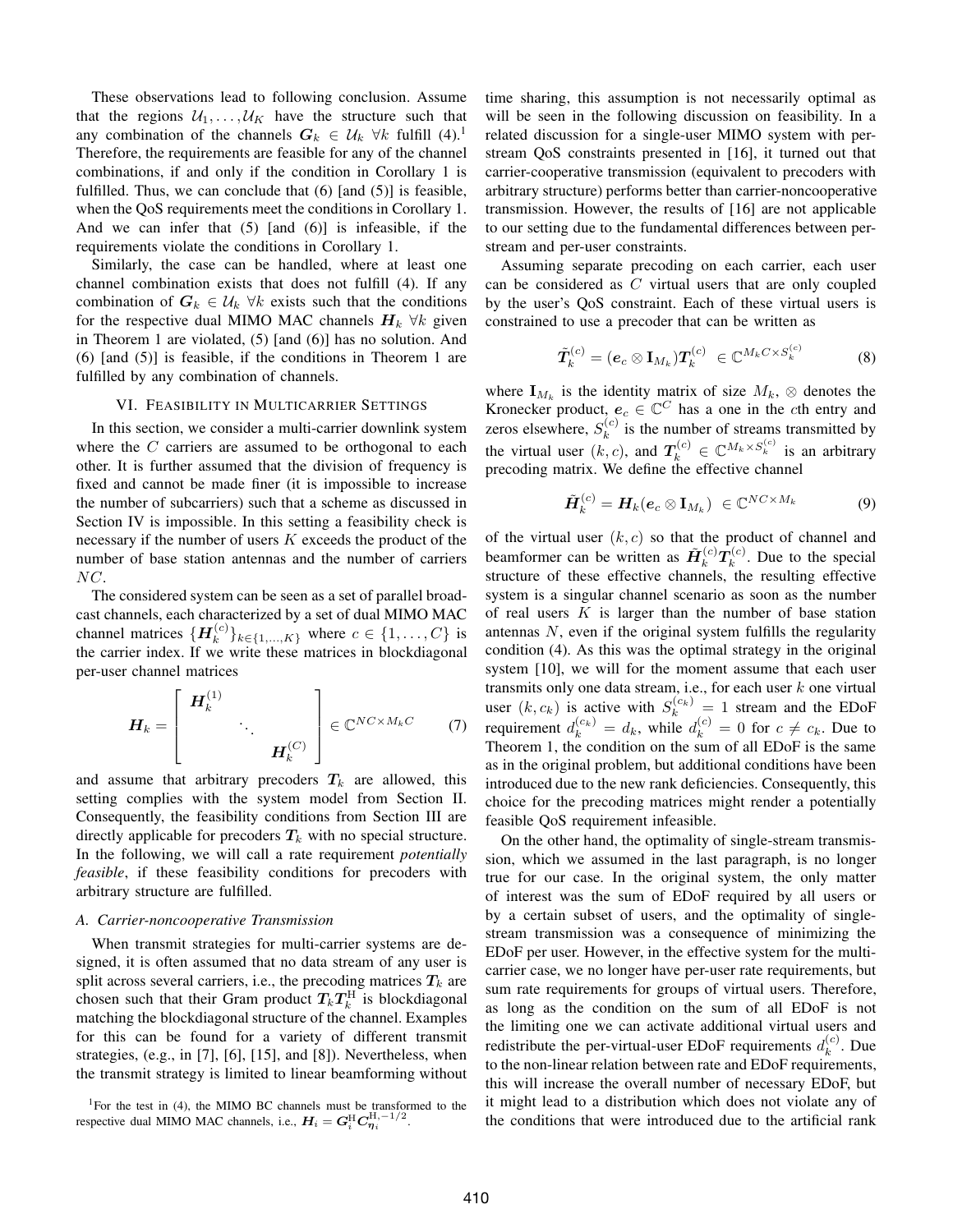deficiencies. This possibility will be discussed in detail later in this section.

#### *B. Per-carrier Feasibility*

Before we continue our analysis, we will introduce a second perspective on the carrier-noncooperative feasibility problem, which is more handy than the one presented above. Due to the separate precoding, we can consider the carriers as independent channels which are only coupled by the users' rate requirements. In each of these channels we can apply the feasibility condition of Corollary 1 and we get the per-carrier feasibility condition

$$
\sum_{k=1}^{K} d_k^{(c)} < N \quad \forall c \in \{1, \dots, C\} \tag{10}
$$
\n
$$
\text{with} \quad d_k^{(c)} \in [0, 1) \quad \forall k, c
$$
\n
$$
\text{and} \quad \sum_{c=1}^{C} -\log_2\left(1 - d_k^{(c)}\right) = \rho_k \quad \forall k.
$$

In order to show feasibility, it is sufficient to find a set of per-carrier EDoF requirements  $d_k^{(c)}$  $k<sup>(c)</sup>$  such that (10) is fulfilled. However, to show infeasibility of potentially feasible rate requirements it is necessary to prove that no such set of  $d_k^{(c)}$ k exists.

When (10) is considered as a feasibility problem in the real variables  $d_k^{(c)}$  $k<sup>(c)</sup>$ , the inequality constraints do not pose problems as they define halfspaces.<sup>2</sup> However, the equality constraints which are imposed by convex functions cannot be relaxed to convex inequality constraints: the rate requirements  $\rho_k$ have to be considered as minimum rate requirements and the superlevel set of a convex function is in general non-convex. Thus, the feasibility problem is non-convex, which makes it difficult to handle. We will discuss an approximate solution to the problem in the remainder of this section.

#### *C. Single Data Streams*

From [10], we know that in order to minimize the number of occupied EDoF we have to transmit a single data stream per user. If we restrict ourselves to this strategy we end up with a problem that is equivalent to a decision version of the famous bin packing problem (cf. e.g. [17], [18]): given a list  $\mathcal L$  of real numbers between 0 and 1 (in our case  $d_k = 1 - 2^{-\rho_k}$ ) that are denoted as items, decide if it is possible to place the elements of  $\mathcal L$  in a given number (in our case C) of bins such that no bin contains items whose sum exceeds a certain capacity (in our case  $N - \epsilon$ ).<sup>3</sup>

As the bin packing problem is known to be NP-hard [17], we note that no polynomial time solution to it is known. One of the most famous heuristics for packing the elements of  $\mathcal L$  in a close-to-optimum number of bins is the *Best-fit decreasing* (BFD) strategy [19]. The elements of  $\mathcal L$  are arranged in decreasing order and successively each element is placed into the bin where it fits best, i.e., among all bins that still have enough free space to carry the element, the one with the least amount of free space is chosen. To apply this algorithm to the decision version we simply compare the obtained number of bins with the given limit.

However, there is no guarantee that existing feasible solutions are found using this strategy so that it cannot be used to prove the absence of a feasible single-stream solution. To this end, we could instead apply an exponential time algorithm which in the worst case tests all possible packings. Moreover, even if no single-stream solution exists, the requirements could be feasible using multiple streams per user as will be discussed in the next section.

#### *D. Multiple Data Streams*

If no feasible allocation with single data streams per user can be found although the problem is potentially feasible, this is a result of an unsuitable combination of the individual requirement sizes. For example in a system with  $N = 1$ transmit antenna and  $C = 2$  carriers the EDoF requirements  $d_1 = d_2 = d_3 = 0.6$  cannot be fulfilled with single streams altough they sum up to  $d_{\text{total}} = 1.8 < CN$ . In such a case, we can make use of the gap between  $d_{total}$  and CN and cut requirements into smaller chunks by the cost of increasing the sum of required EDoF.

As the multistream feasibility test consists of finding the correct cuts and packing the resulting streams into the carriers, it is more difficult than the packing problem discussed for single data streams. Consequently, this problem is NP-hard, too. In order to find a heuristic solution we will first study the behaviour of the sum of EDoF for different possible cuts.

#### **Observation 1.** *The function*

$$
x \mapsto (1 - 2^{-x}) + (1 - 2^{-(\rho_k - x)}) \quad x \in [0; \rho_k] \tag{11}
$$

*is minimized for*  $x = 0$  *and*  $x = \rho_k$ *. Thus, in order to keep the sum of necessary EDoF low, it is favorable to cut as few requirements as possible.*

**Observation 2.** *The function (11) is monotonically increasing for*  $x < \rho_k/2$  *and monotonically decreasing for*  $x > \rho_k/2$ . *Thus, when cutting a requirement, it is favorable to cut it in pieces whose sizes are as unequal as possible.*

**Observation 3.** *The expression*

$$
\left( (1 - 2^{-x}) + (1 - 2^{-(\rho_k - x)}) \right) - (1 - 2^{-\rho_k}) \quad x \in ]0; \rho_k[
$$
\n(12)

*is increasing in*  $\rho_k$ *. Since the first term represents the EDoF necessary for a rate requirement cut into two pieces and the second term represents the EDoF of the uncut requirement, we can conclude that cutting a larger rate requirement is worse than cutting a smaller one.*

Based on these three observations and motivated by the BFD algorithm, we propose the following heuristic approach to find a feasible allocation with multiple data streams per user:

<sup>&</sup>lt;sup>2</sup>The strict inequality  $d_k < 1$  can be relaxed to  $d_k \leq 1$  without any problems and in the first constraint the strict inequality can be relaxed by changing the right side to  $N - \epsilon$  where  $\epsilon > 0$  is a small constant.

<sup>&</sup>lt;sup>3</sup>The subtraction of a small  $\epsilon > 0$  is to ensure strict inequality in the feasibility condition.